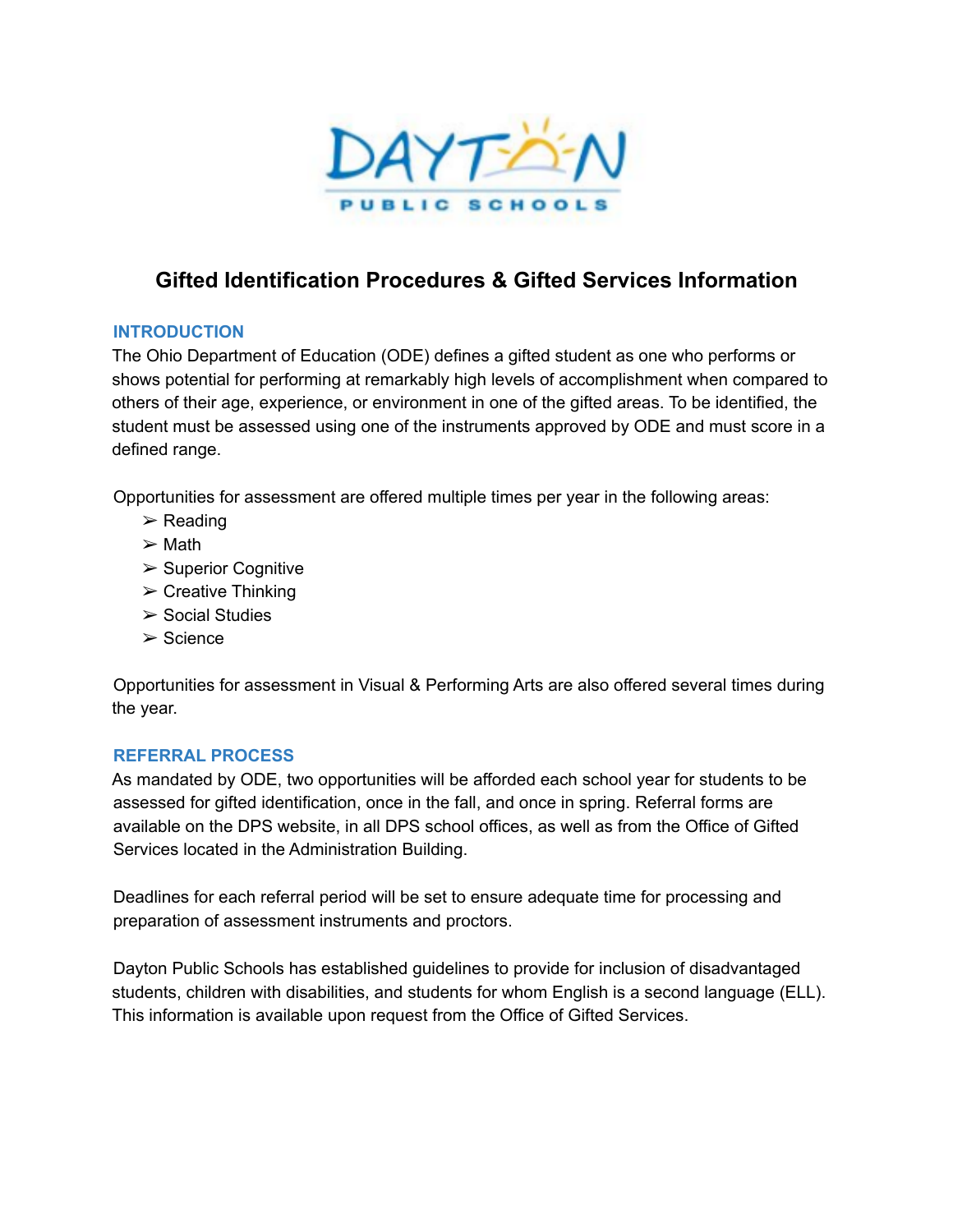### **SCREENING AND ASSESSMENT**

Dayton Public Schools insures that there will be ample and appropriate scheduling procedures for assessment and reassessment including:

- $\triangleright$  group tests
- $\triangleright$  individually administered assessments, auditions, and/or performance
- $\geq$  display of work
- $\triangleright$  exhibition checklists.

Instruments for identification are chosen from the list of approved assessments provided by ODE in the Chart of Approved Assessments:

http://education.ohio.gov/Topics/Other-Resources/Gifted-Education

Upon successful assessment and gifted identification, parents/guardians receive a letter regarding the area(s) in which the student has been identified and the score achieved. Parents will be notified of the results within thirty (30) days from DPS receipt of the results.

Dayton Public Schools certifies that assessments will be administered by qualified personnel, including teachers, test coordinators and gifted staff.

Parents are permitted to appeal results of assessments. Letters of appeal should be submitted to the Dayton Public Schools' Chief of the Office for Exceptional Children, or his/her designee explaining details of the concern. A conference will be convened with appropriate participants. A written notice of the final decision will be issued within 30 days after that meeting.

## **REFERRAL SOURCES**

- ➢ Teacher
- ➢ Parent
- ➢ Self
- ➢ Peer
- ➢ Counselor
- ➢ School Psychologist
- ➢ Administrator
- ➢ Gifted Services Representative
- $\triangleright$  Curriculum Specialist
- $\geq$  Other adults familiar with student's capabilities

### **TRANSFER STUDENTS**

Identified gifted students transferring from another district to Dayton Public Schools will be placed on the gifted roster upon receipt of assessment information from the district that